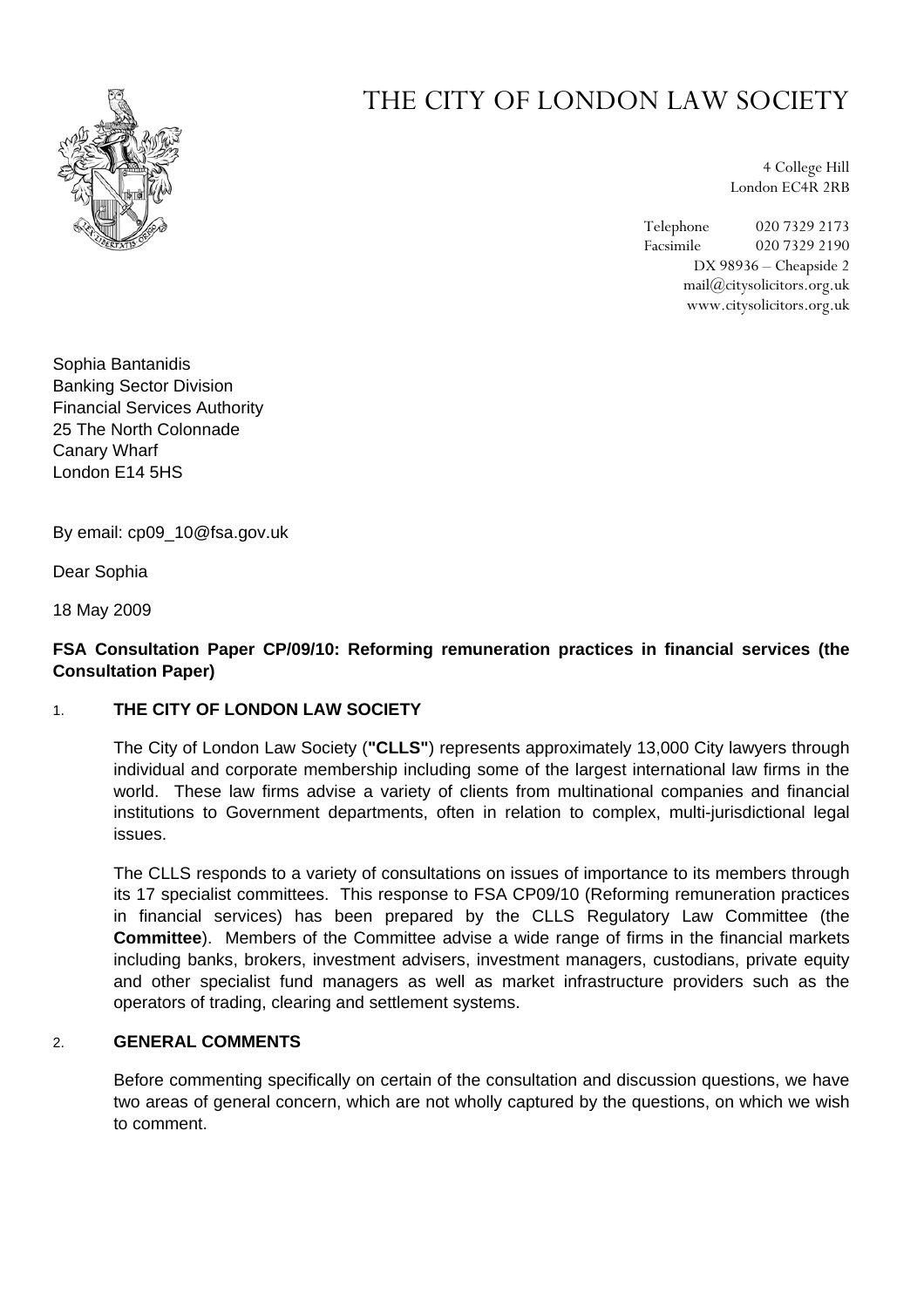#### 2.1 **First-to-market regulation**

We refer to our responses to FSA's Consultation Papers 08/22 and 08/24, in which we raised our concern in relation to FSA taking a "first-to-market" approach to regulation.

That concern applies equally in relation to these proposals. FSA has noted the various international initiatives which have commenced in this area. Though FSA considers that the proposed Code, the FSF/CEBS sets of principles and the European Commission's recommendations are all "broadly consistent", it is clear that the Code is significantly more detailed and prescriptive, and contains a number of additional provisions which, to a greater or lesser extent, reveal substantive differences to the approaches taken by the Commission, FSF and CEBS respectively. FSA itself has noted some examples of this (pages 11 and 12 of the CP). Though some ideas contained in the Commission's recommendations are, not surprisingly, similar to those contained in the Code, the Code is significantly stronger and more prescriptive (for example, compare Principles 2 and 6 in the Code against paragraphs 5.4 and 6.3 in the recommendation). Further, Principle 9 suggests that any vesting period is dependent on the ratio of fixed remuneration to variable remuneration, rather than on any link to the time horizon of risks (which seems philosophically different to the approach taken by the international organisations). The guidance accompanying Principle 9 (in particular, the requirement for "two-thirds deferral") is also more restrictive than the Commission's approach).

In sum, if FSA were moving ahead of international developments, but on a basis that was consistent in all material respects, we would consider that approach to be unnecessary but not necessarily prejudicial to the UK's competitive position. However, the level of prescription advocated by FSA, and the apparent existence of some important differences of approach when compared to international initiatives, suggests that these proposals have the potential to damage the competitive position of affected UK firms unless they are significantly modified. Paragraph 30 of Annex 4 to the Discussion Paper expressly acknowledges that it is not possible to quantify the magnitude of the potential adverse effects of the application of the Code given current uncertainties about international policy. As a minimum, we think that it would have been preferable to have awaited the Commission's recommendation, and then to have adopted the high-level proposals in that document more closely. FSA has been involved in the preparation of the recommendation and, we assume, will be comfortable with its essential elements. We also note that the Commission's consultation on amendments to the CRD in relation to remuneration policies follows a similar approach to the recommendation.

### 2.2 **Employment law**

We are concerned that FSA's proposals have been framed without adequate consideration being given to their potential consequences under employment law. For example, FSA's transitional proposals (paragraph 5.19) suggest that a firm whose service contracts do not expressly permit amendments to be made so as to enable the firm to comply with the Code will be required, come what may, to make and enforce the relevant changes by not later than 6 November 2010, notwithstanding that such steps may well put the firm in breach of contract. Further, despite its level of detail and prescription, the Consultation Paper (the **CP**) does not consider the substantial procedural and other legal implications for firms when they seek to make major changes affecting large numbers of employees; firms are likely to have to consider whether, in all or certain cases, proposed changes may amount to constructive dismissal, and what form of individual or collective consultation will be required. At the very least, we would expect that the Principles or FSA guidance would acknowledge the prime requirement for firms to comply with their existing obligations to employees, whether those obligations arise by contract, statute or common law.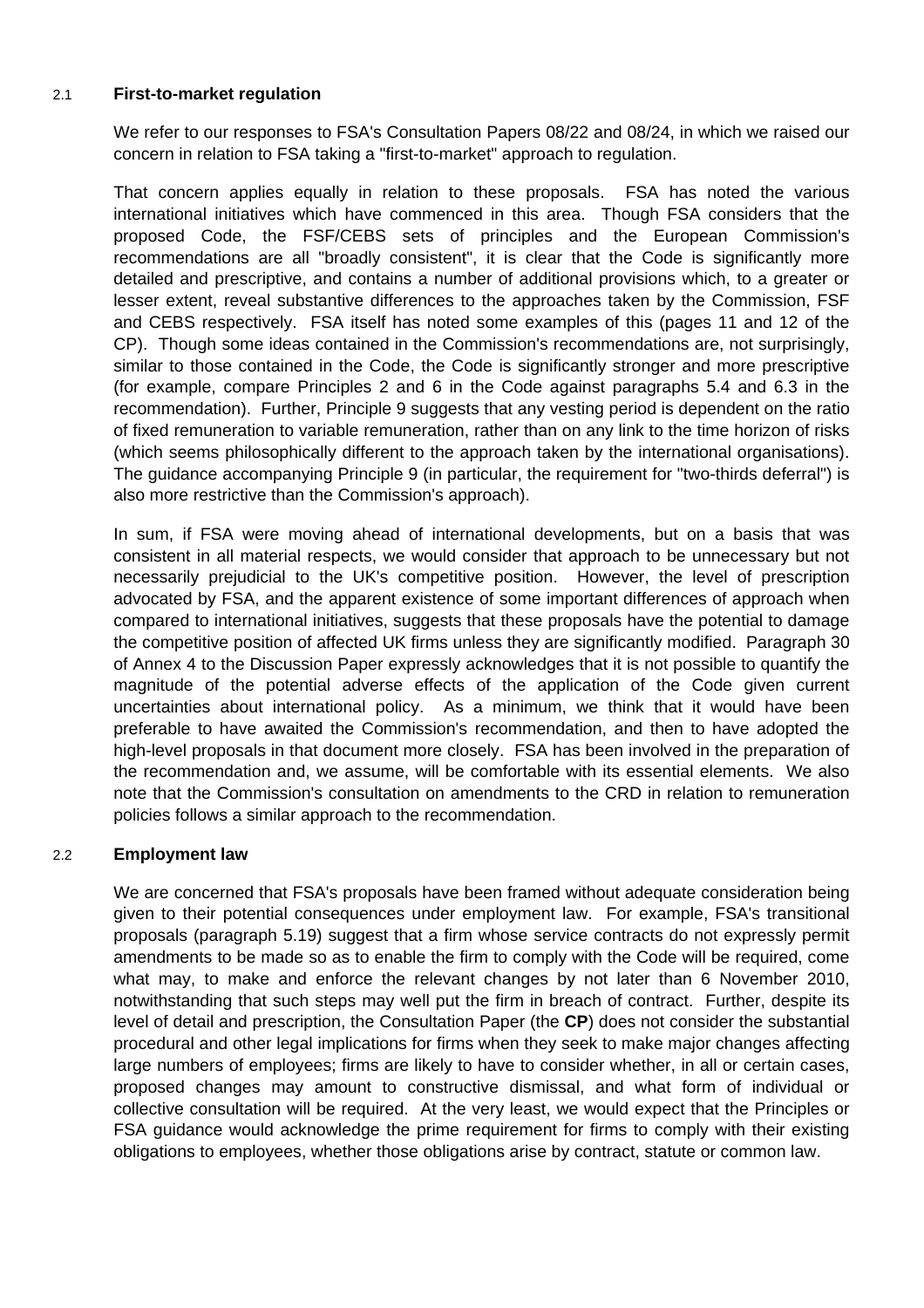### 2.3 **Market failure analysis**

FSA has said on a number of occasions that it will only take regulatory action of this kind where there is convincing evidence of market failure that would be addressed by the regulatory response. In this case, FSA acknowledges in the CP that, though it may not endorse some existing remuneration practices among regulated firms, there is no proof of a direct causal link between these practices and the market crisis. Against this background, and in the light of the intervening documents published by the Commission, we would hope that FSA's response will be limited to implementing the Commission's proposals, and that aspects of the CP which are additional to and/or inconsistent with these proposals will not be taken forward.

### 3. **CONSULTATION QUESTIONS**

*Consultation question 1: Do you agree with our analysis on the need for change and the gaps in the current regulatory approach?* 

We are not convinced that there are significant gaps in the current regulatory framework; and to the extent that any gaps do exist, we do not consider that the Code as drafted is a proportionate means of filling those gaps. The Principles for Businesses (in particular, Principles 2 and 3) and SYSC contain requirements for effective risk management by firms. It is strongly arguable, we believe, that these existing Principles and rules, supplemented by general guidance drawn from the Commission's recommendations, should be sufficient to enable firms to design effective remuneration policies, and to enable supervisors to encourage and, if necessary, enforce the adoption and maintenance of such policies. If FSA identifies shortcomings on a firm's part under this approach, the regulator would have a full "toolkit" of responses available to it, including most obviously, a potential increase in the firm's overall capital requirement under the SREP process in Pillar 2. As far as both regulated firms and individual approved persons are concerned, there are also substantial powers available to FSA to deter and punish inappropriate or reckless risk-taking. We note that the proposed amendments to the CRD on which the Commission has recently consulted would clarify and further strengthen regulators' powers in this regard. It is not clear to us that a gap exists which would justify a further rule and a suite of detailed evidential provisions and guidance on the scale proposed, which may in themselves create an additional and disproportionate regulatory risk for firms.

# *Consultation question 2: Do you think that introducing this Code into the Handbook as proposed would have adverse implications for the UK as a financial centre? Or do you think its introduction might have neutral or positive implications?*

Please see our comments in section 2. We are concerned that the introduction of the Code as proposed would have adverse implications for the UK as a financial centre, and that these are likely to outweigh any relevant benefits. We also note that the Discussion Paper acknowledges in 6.1 that its proposals to extend the Code to all FSA regulated firms would have to be subject to constraints where EU legislation reserves such matters to home state regulators. As a minimum, we believe that the Code should be re-drafted, and its scope reduced, so that its provisions are not materially broader than, and are not inconsistent with, the Commission's recommendation.

*Consultation question 3:* No comment.

*Consultation question 4: Do you have comments on the content or the scope of the draft Code?* 

We have commented on certain aspects of the content and scope of the draft Code in section 2 above. In addition, we have the following specific comments: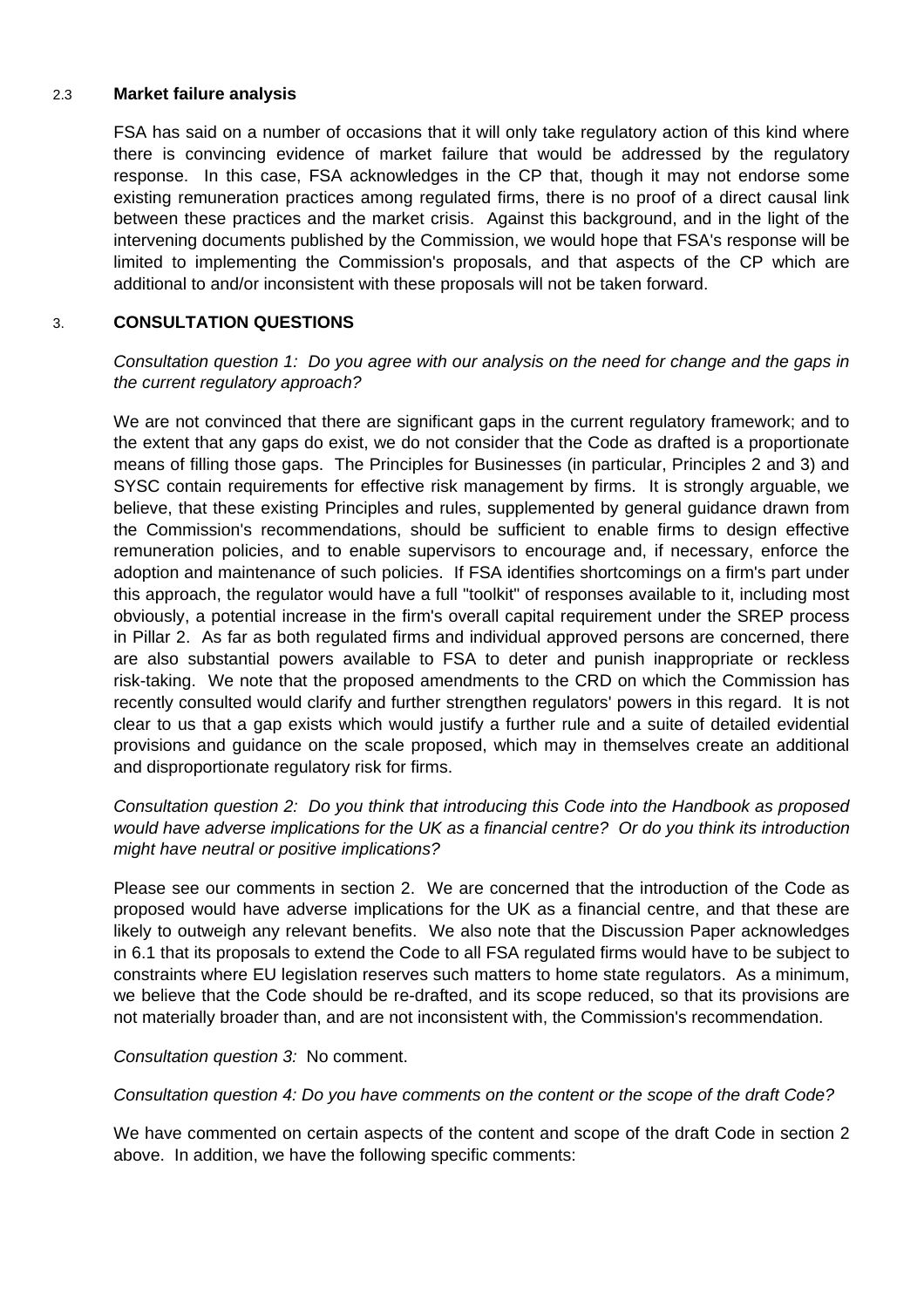- (i) Principle 1 in the Code envisages that a firm's remuneration committee would take the leading role in designing, approving and periodically reviewing the firm's remuneration policy. While this may appear to be an obvious and uncontentious proposal, we would observe that, though many larger firms which are part of publicly listed groups are likely to have such a committee, in practice the existing terms of reference of the committee will typically encompass consideration of the remuneration of directors of the listed holding company, and other senior management, only. The business of such committees is not normally concerned with the remuneration and incentivisation of employees as a whole. Consequently, we believe that, if it wishes such committees to assume, in many cases, a more significant and wide-reaching role than at present, FSA should be clearer in its public statements that this is the case, and should warn firms that they are likely to be required to review the constitution and terms of reference of such committees as a corollary of these proposals. For example, it is likely that such committees will require significantly expanded membership, as to include the various constituencies within a firm's executive management referred to in the principles, as well as nonexecutive directors. We do not believe that paragraphs 17-20 (inclusive) of the FSA's cost benefit analysis is sufficiently clear in this regard. We also note that the Commission's recommendation is more flexible in this regard.
- (ii) In relation to the proposed application of the Code to "larger banks and broker dealers", we note that, in each case, the combination of a UK and an international capital resources test has resulted in the UK test being set at a relatively low level. As drafted, a UK banking or broker dealer subsidiary which is a small part of a far larger international group will be caught, even though it may not be a part of a substantial UK consolidation group, and may be of relatively little systemic interest to the FSA and other UK authorities. If FSA wishes to retain separate provisions for larger banks and broker dealers, we would suggest that either the UK capital threshold is raised, or alternatively that a bank/broker dealer would only be caught if it is part of a substantial UK consolidation group. Our members are not convinced that, as drafted, the Code would apply to the relatively small number of firms indicated in the FSA's cost benefit assessment. Alternatively, FSA may elect to reduce the level of prescription and detail in the Code, and to apply it, on a differentiated basis, to most FSA authorised firms in the manner envisaged by the Commission's recommendation and consultation (we comment further on this in section 4 below).
- (iii) Though we would expect trade associations and other parties to raise detailed comments, our general observation is that the content of the Code, both in terms of suggested evidential provisions and guidance, is more detailed than seems appropriate (assuming that the need for additional regulation exists, on which we have commented above). For example, the draft guidance relating to Principles 4 and 5 contain suggestions of methods which firms may wish to adopt in order to comply with the rule and the related principle. Inevitably, the methods suggested are not, and are not intended to be, exhaustive, but some firms will nonetheless be concerned if they are proposing to adopt another, legitimate method which is not expressly contemplated in the guidance; which, in turn, suggests in our view that such guidance should be avoided unless it is necessary or desirable in order to clarify the meaning or effect of the rule (which should not be the case in this instance). In the case of the draft guidance relating to Principle 9, the FSA's statement of an example of good practice ("that at least two-thirds of bonus should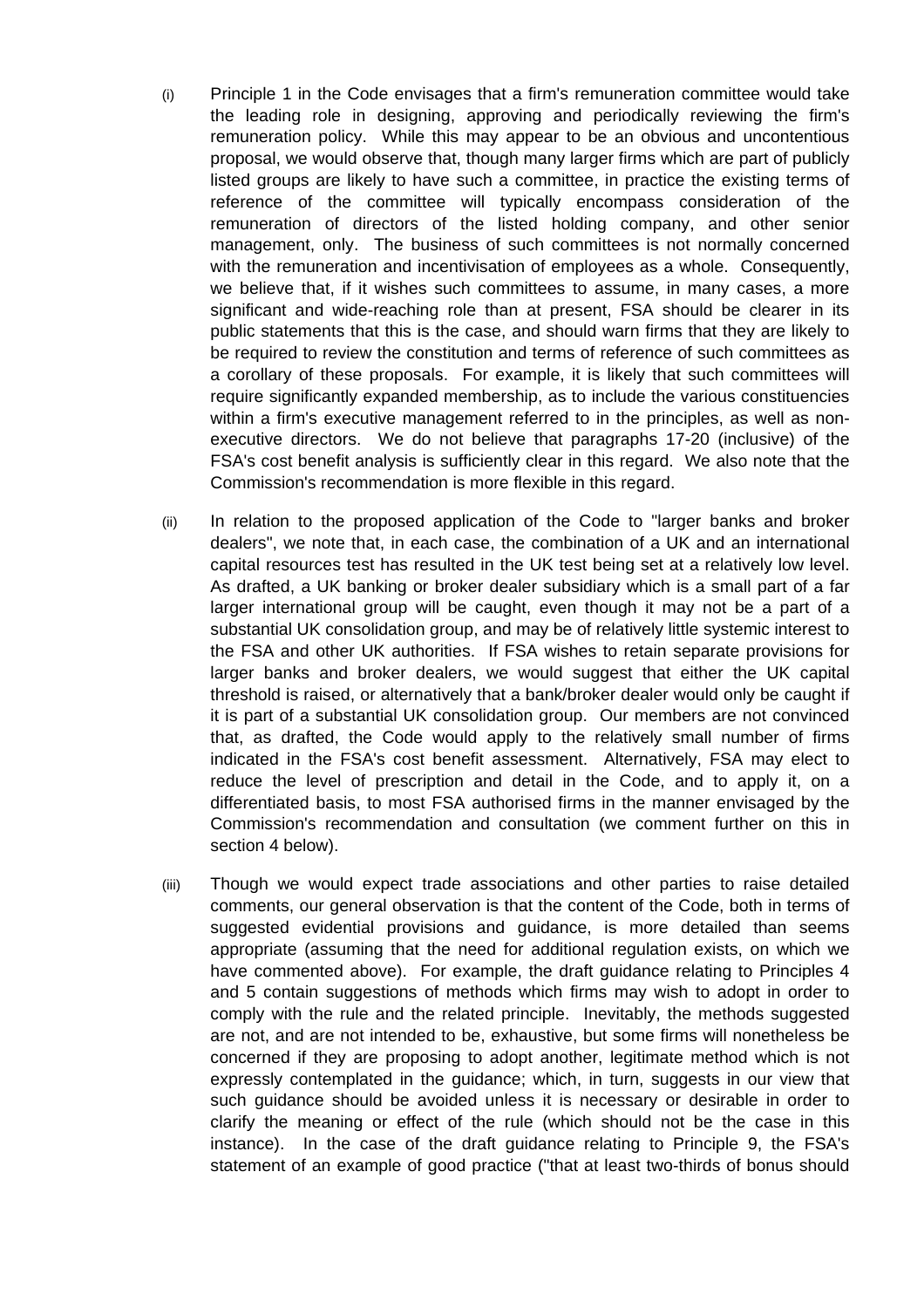be deferred") is highly prescriptive and, in our view, more akin to a "rule by a different name" than guidance. Whether such a statement is framed as guidance or not, it is clearly too specific and fact-dependent to be applied to all types of businesses and firms which are concerned with the Code. We believe it would be preferable to proceed on the basis of a single rule of the kind proposed, supported by higher-level guidance incorporating some or most of the Commission's recommendation and the amendments to the CRD which are agreed in Europe. Importantly, the Code should also contain clear provisions indicating that its application to firms in practice will depend on a variety of factors (on which we comment further in section 4 below).

- (iv) The scope of the Commission's recommendation is limited to the remuneration of those categories of staff whose professional activities have a material impact on the risk profile of a financial undertaking. This limitation of scope is absent from FSA's proposals. It seems counter-intuitive that firms might be required to apply the Principles to advisory and administrative personnel in the same way as they would to proprietary traders. Accordingly, we would hope that the Commission's approach is adopted by FSA when it implements the recommendation.
- $(v)$  In relation to Principle 3, we think that firms are likely to have difficulty in deciding how they should design and measure "performance metrics" for control functions. It would be useful, in our view, to adopt the Commission's wording on the subject (section 6.6 of the recommendation).

*Question 5: Do you agree with our proposal to make the general requirement into a rule and the specific principles into evidential provisions, so that the Code becomes enforceable?* 

We are very concerned by the proposal that a single, high-level rule (which as drafted, is itself akin to a general statement of principle) should be linked to ten prescriptive, evidential provisions. FSA has said that the Principles will be made as evidential provisions in order to make the Code "enforceable". However, FSA has evidently concluded that it would be inappropriate, by virtue of their content, for the Principles to be cast as rules, contravention of which will give rise to disciplinary and other consequences (section 149(1) and (3) FSMA). Given this, we think that it is inappropriate that the Principles should be made as evidential provisions for the following reasons:

- (i) if it is not appropriate for the Principles to give rise to the direct consequences mentioned in section 149(1), it seems illogical in this context for FSA to conclude that it is nonetheless appropriate that they should include the provision mentioned in section 149(2), given the specific and prescriptive nature of the Principles;
- (ii) in addition, section 149 envisages the enactment of rules, which provide that contravention of the rule does not give rise to any of the consequences provided for by other provisions of this Act, and notes that for this provision to apply (i.e. to have the effect envisaged in section 149) the rule must also provide that either:
	- (a) contravention may be relied on as tending to establish contravention of such other rule as may be specified; or
	- (b) compliance may be relied on as tending to establish compliance with such other rule as may be specified.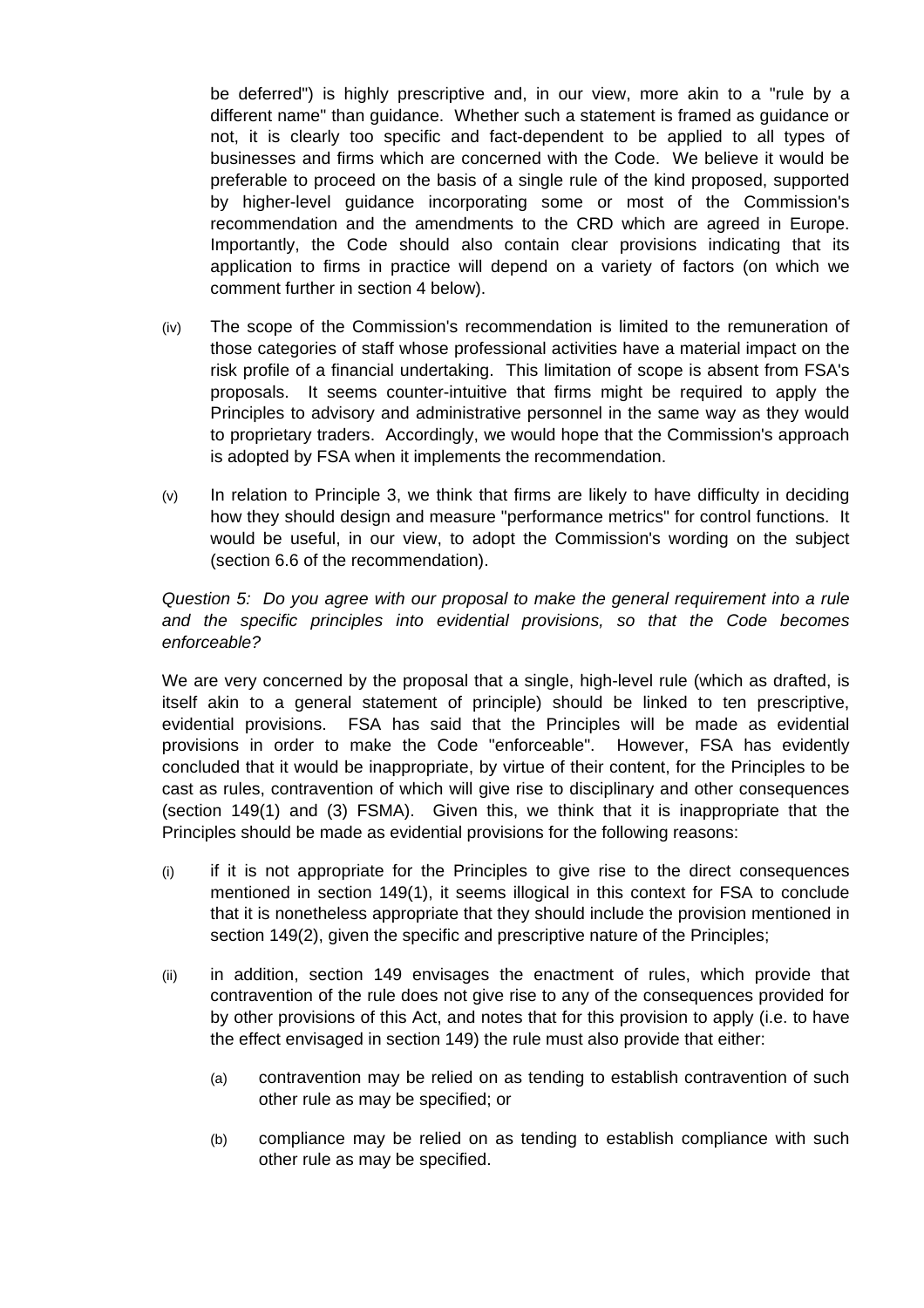Here the proposed SYSC 19.3.21R purports to provide both consequences to each of the evidential provisions. Yet section 149(3) is clearly expressed in the alternative. The statute does not contemplate that a single evidential provision should have both consequences. If compliance with the principle tends to establish compliance with the rule, and contravention of the principle tends to establish breach of the rule, the effect of the principle is that of a rule rather than an evidential provision;

- (iii) for the reasons set out in (i) above and this paragraph, we do not consider that, when it made section 149, Parliament can be taken to have intended that evidential provisions should be used in this way. The rule itself is a high-level principle, while the "evidential provisions" which purport to be related to it add a succession of requirements which, in a number of cases, cannot be deduced from the rule itself and which are written as if they were separate and distinct rules. In reality, firms will read these provisions separately from the related rule, because they have substance which is not reflected in that rule and because FSA's statements, and the presentation of the Principles, make it clear that firms are intended to comply with the Principles as if they stood alone;
- (iv) in our view, the use of evidential provisions in the manner proposed is not compatible with the FSA's stated regulatory approach. FSA says that "… the Code would be implemented in a principles–and risk-based way. We recognise that not every principle would apply in the same way to every firm….". As drafted, the ten evidential provisions make no such distinction. Further, even if they were all to be re-drafted to reflect the differentiated approach that FSA favours, we believe that the resulting provisions would not look like evidential provisions of the kind contemplated in section 149 (2), because the provisions will have to admit (expressly or by implication) that different approaches may be permissible, and that different firms may choose to comply in different ways depending upon their size, the nature of their businesses and other relevant factors. The Principles would not be in the true nature of evidential provisions, and therefore should not be labelled as such.

*Consultation Questions 6-8 (inclusive): no further comments.* 

*Consultation Question 9: Do you have any comments on our proposals for the implementation of the Code and transitional issues?* 

As noted in section 2 of this letter, we strongly believe that the proposed transitional provisions are inadequate and fail to take proper account of firms' contractual and other legal obligations.

*Consultation questions 10-12: we have no specific comments.* 

### 4. **DISCUSSION QUESTIONS**

For the ease of reference, we will respond to these questions at the same time as the consultation questions.

*Discussion question 13: no comment.* 

*Discussion questions 14 and 15: do you think that the scope of the Code should be extended to all FSA-authorised firms?*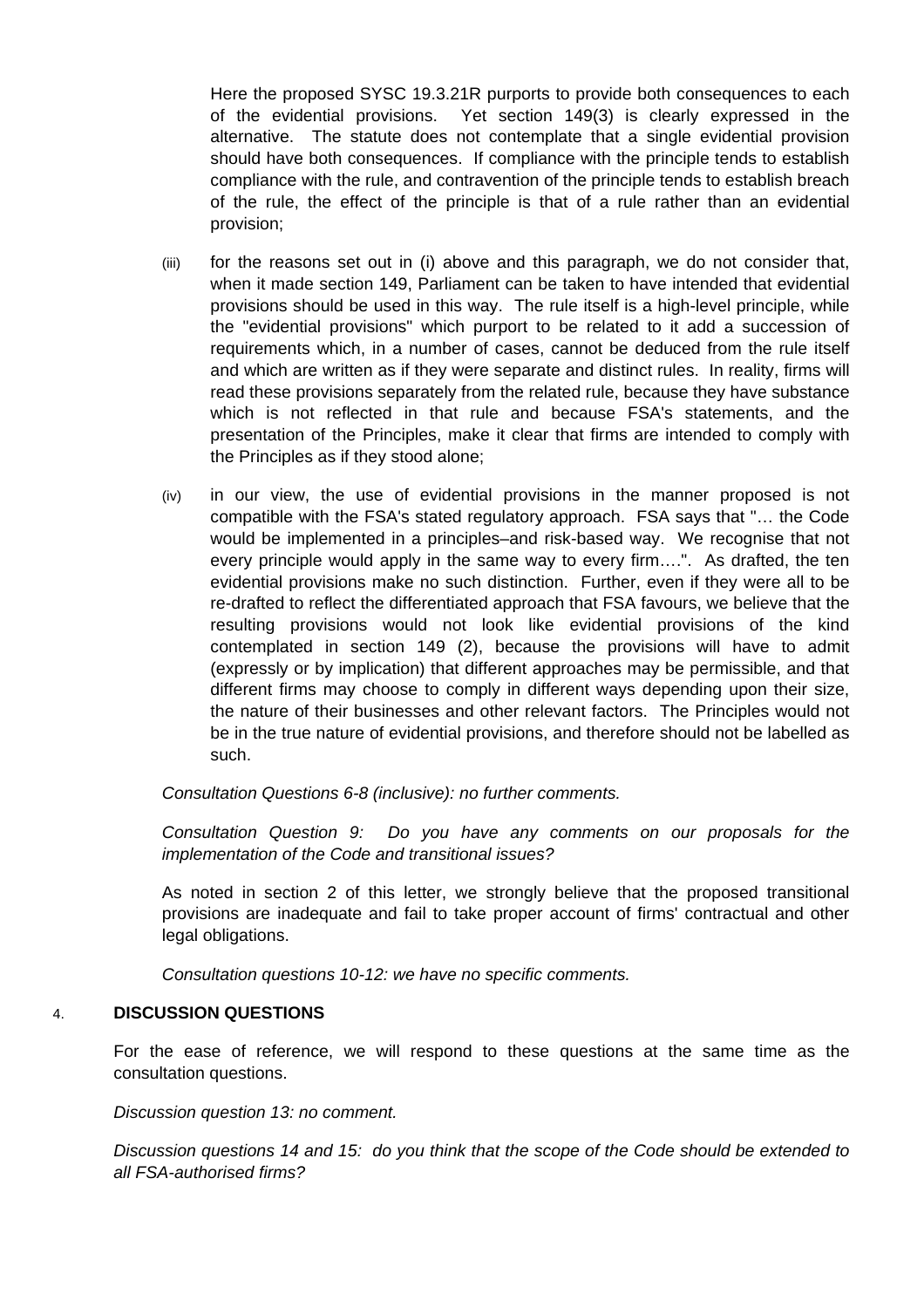As noted above, on the assumption that the Code would only apply to large banks and broker dealers, our view is that the structure, and the level of detail and prescription, in the draft Code is inappropriate. We hold this view more strongly still in relation to other authorised firms. The Principles do not, as drafted, provide for the differentiated, proportionate approach that FSA seeks. Further, there is much in the Code that is either of limited relevance to medium-sized or smaller firms or which could easily be enforced through existing SYSC rules and a smaller amount of suitable guidance. There is little doubt, in our view, that applying the Code in its current form to such firms will result in substantial, incremental costs for most firms (without material regulatory benefits being gained) and in such firms facing unnecessary contractual and other legal risks as a result.

There is a contrast, in this regard, with the Commission's recommendation, which recognises explicitly in its preamble that the general principles set out therein "may be of more relevance to certain categories of financial undertakings than others", and that "the remuneration policy of a particular financial undertaking should also be linked to the size of the financial undertaking concerned, as well as the nature and complexity of its activities". These principles are reflected in the recommendation itself. Further, the scope of the recommendation is sensibly limited to the remuneration of those categories of staff whose professional activities have a material impact on the risk profile of the financial undertaking (this concept is far less explicit in FSA's draft Code). This approach is echoed by the Commission's draft amendments to the CRD, which also take a differentiated approach as far as credit institutions and investment firms are concerned. We would favour an overall approach under which high-level principles, of the kind proposed by the Commission and the FSF, would apply to credit institutions, investment firms and (probably) insurers. Preferably, this would be achieved, in the main, through FSA guidance, subject to the UK's obligation to transpose amendments to the CRD effectively. This would provide for the proportionate and differentiated approach taken in the Commission's documents. Additional guidance may also be provided to the effect that other firms may wish to apply its provisions on a proportionate basis, depending on the factors referred to in the Commission's recommendation. We would, however, certainly not favour an approach under which any firm is advised that it **"should"** comply with Principles of the kind appearing in the draft Code or in the Commission's document (which was the approach taken to the application of certain SYSC rules to non-MiFID firms), irrespective of the firm's "size, internal organisation and the nature and scope of [its] activities" (being relevant factors set out in the draft CRD amendments).

#### \*\*\*\*\*\*\*\*\*\*\*\*\*\*\*\*\*\*\*

We would welcome further dialogue with FSA in connection with the Paper and, specifically, the matters raised above.

Yours sincerely

**Margaret Chamberlain Chair CLLS Regulatory Law Committee**